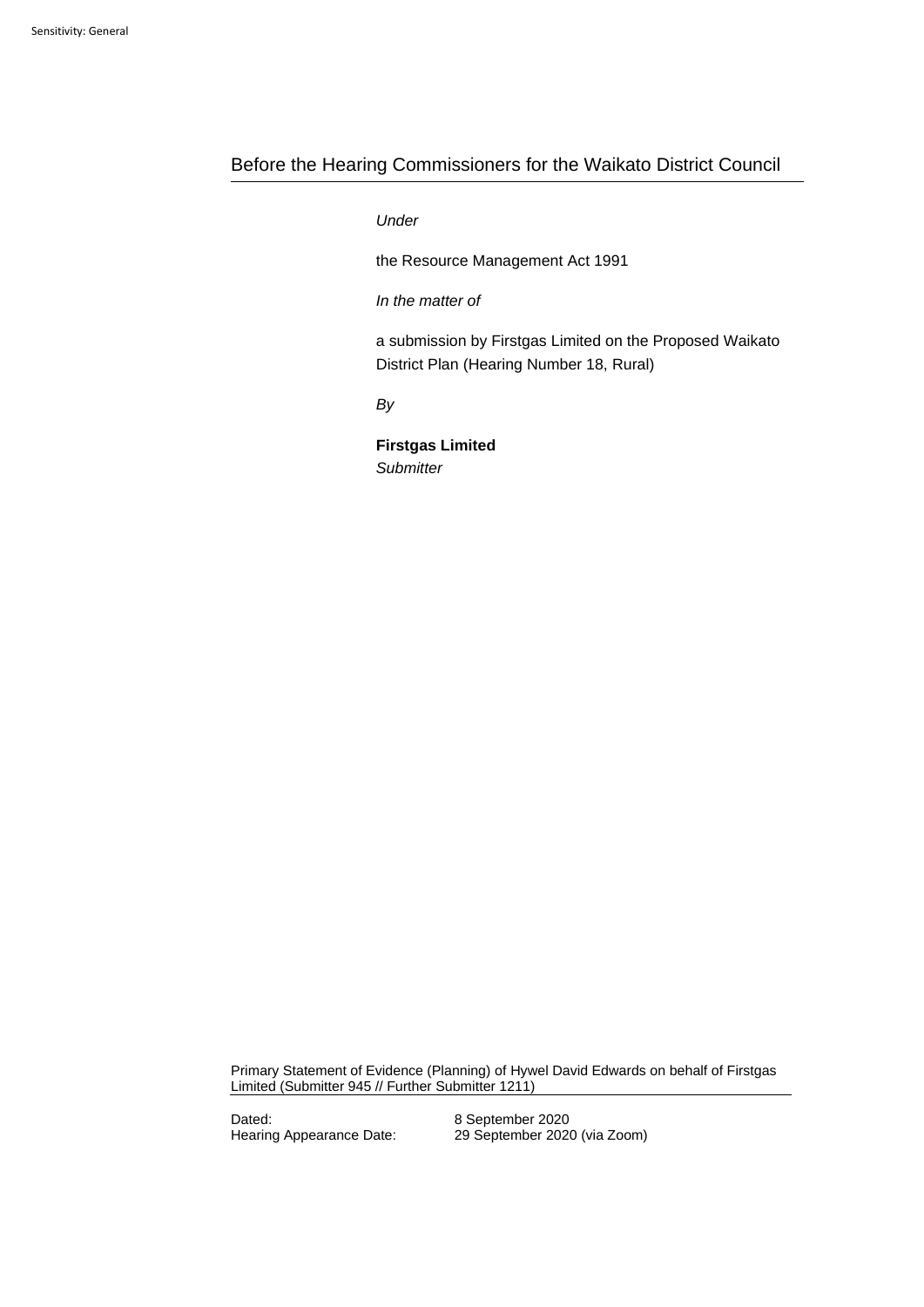# **STATEMENT OF EVIDENCE OF HYWEL (DAVID) EDWARDS ON BEHALF OF FIRSTGAS LIMITED**

## **EXECUTIVE SUMMARY**

- 1 Pipelines for the distribution or transmission of natural or manufactured gas or petroleum are defined in the Waikato Regional Policy Statement (Te Tauākī Kaupapa here ā-Rohe) 2016 (Waikato RPS) as being regionally significant infrastructure.
- 2 The proposed Waikato District Plan (Proposed Plan) must 'give effect to' the Waikato RPS, or in other words must 'actively implement' the provisions of the Waikato RPS. To do this, the Proposed Plan must provide a firm enabling and protective direction for regionally significant infrastructure, within an overall blueprint within which that outcome can be achieved. It is my view that amendments are needed to the provisions of the Proposed Plan in order to give effect to the Waikato RPS, and ultimately provide for peoples economic and social wellbeing and sustainable management.
- 3 Since purchasing the gas transmission network in 2016, and to address substandard RMA related outcomes inherited, Firstgas has reviewed and refined its approach to both protecting and managing others' land use activities near their network through the Resource Management Act 1991 (RMA). Whereas former owners were largely inactive in the RMA space, Firstgas has become more active in RMA processes across the North Island to ensure it is doing what it reasonably needs to, to efficiently and effectively enable and protect the gas transmission network.
- 4 The Proposed Plan must, in my view, provide a clear and prominent framework within which to manage reverse sensitivity effects on the gas transmission network as a regionally (and nationally) significant infrastructure asset. It does not currently achieve this in the Rural Zone provisions because:
	- 4.1 Noting not all of Firstgas' assets are designated within the district, a designation is insufficient and ineffective to address broader reverse sensitivity effects. A designation / Requiring Authority's powers are limited to the designated corridor rather than a broader land use and reverse sensitivity context;
	- 4.2 The existing 12m wide gas easement (extending 6m either side of the centreline of the pipeline) is a land instrument, not an RMA instrument. An easement is not fit for purpose to protect the gas transmission network in an RMA context; and
	- 4.3 The recommended matters of discretion for subdivision activities to address the relief sought by Firstgas would not be specific nor effective enough to assess potential adverse effects on the gas transmission network.
- 5 Nicola Hine, Land and Planning Advisor for Firstgas Ltd, will appear at the hearing. She will confirm Firstgas' assets within the district, provide real examples of reverse sensitivity effects across the gas transmission network, and demonstrate why reliance on the gas easement is not fit for purpose, including because of access related issues. She will also be available to respond to Hearing Panel questions relating to Firstgas activities and operation in the Waikato District.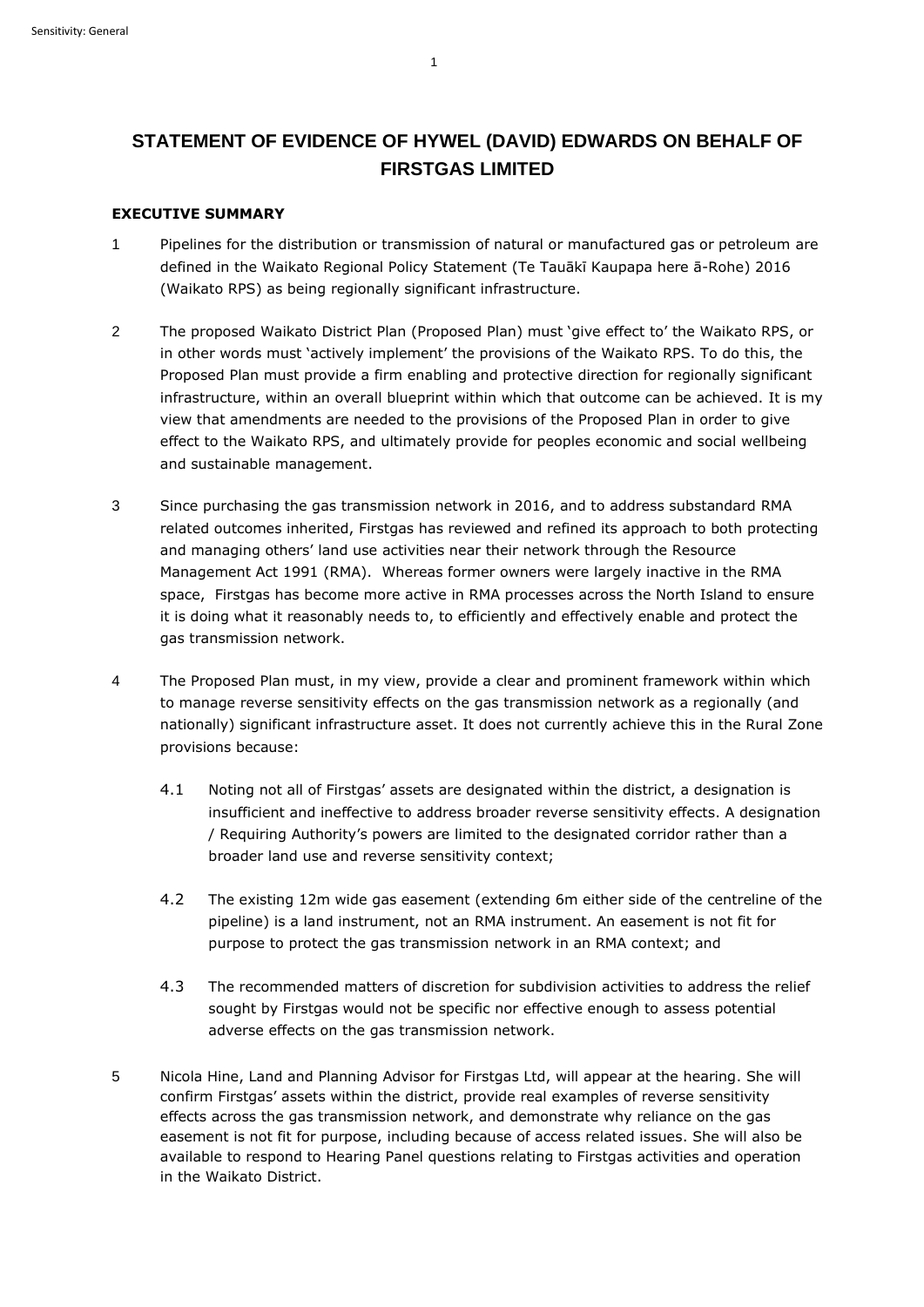- 6 Without additional reverse sensitivity provisions pertaining to subdivision and land use activities in the Rural Zone, the gas transmission network will not adequately be protected from others' activities. In turn, this will not provide for peoples' economic and social wellbeing, nor ensure that peoples' health and safety and property are safely managed.
- 7 I set out provisions in my evidence that I consider will actively implement the Waikato RPS, and ultimately better protect the gas transmission network in a rural reverse sensitivity context. My view is that the provisions I recommend will provide for sustainable management.

#### **QUALIFICATIONS AND EXPERIENCE**

- 8 My name is Hywel Edwards and I am a Senior Associate Planner employed in the firm of Beca Limited.
- 9 I hold a Bachelor of Science in City and Regional Planning (honours) and Diploma in Town Planning from the University of Wales, Cardiff, obtained in 2000 and 2002 respectively. I am a Full Member of the New Zealand Planning Institute and am currently a Committee Member on the Central Region Branch. I have also completed the Making Good Decisions course and am a certified RMA Hearings Commissioner.
- 10 I have over sixteen year's professional experience in planning and resource management. I have worked for Central and Local Government in the United Kingdom, and since 2006 I have worked for private planning consultancies in New Zealand.
- 11 I began providing planning assistance to Firstgas in approximately 2016. Since that period, I have undertaken a range of planning work for Firstgas, including:
	- resource consents for a range of activities such as earthworks, works in waterways and flaring;
	- policy advice on a range of regional and district level planning documents;
	- national standards and statements;
	- ◼ providing advice for what I would describe as 'model provisions' for district and regional plans; and
	- planning evidence on behalf of Firstgas in a range of hearing forums across the North Island.
- 12 I have been engaged by Firstgas to prepare and present this planning evidence.
- 13 I did not write the Firstgas submissions lodged on the Proposed Plan, but am familiar with the content of its' submissions and outcomes sought.

## **CODE OF CONDUCT**

14 I have read the Environment Court's Code of Conduct for Expert Witnesses, and I agree to comply with it. My qualifications as an expert are set out above. I confirm that the issues addressed in my brief of evidence are within my area of expertise. I have not omitted to consider material facts known to me that might alter or detract from the opinions expressed.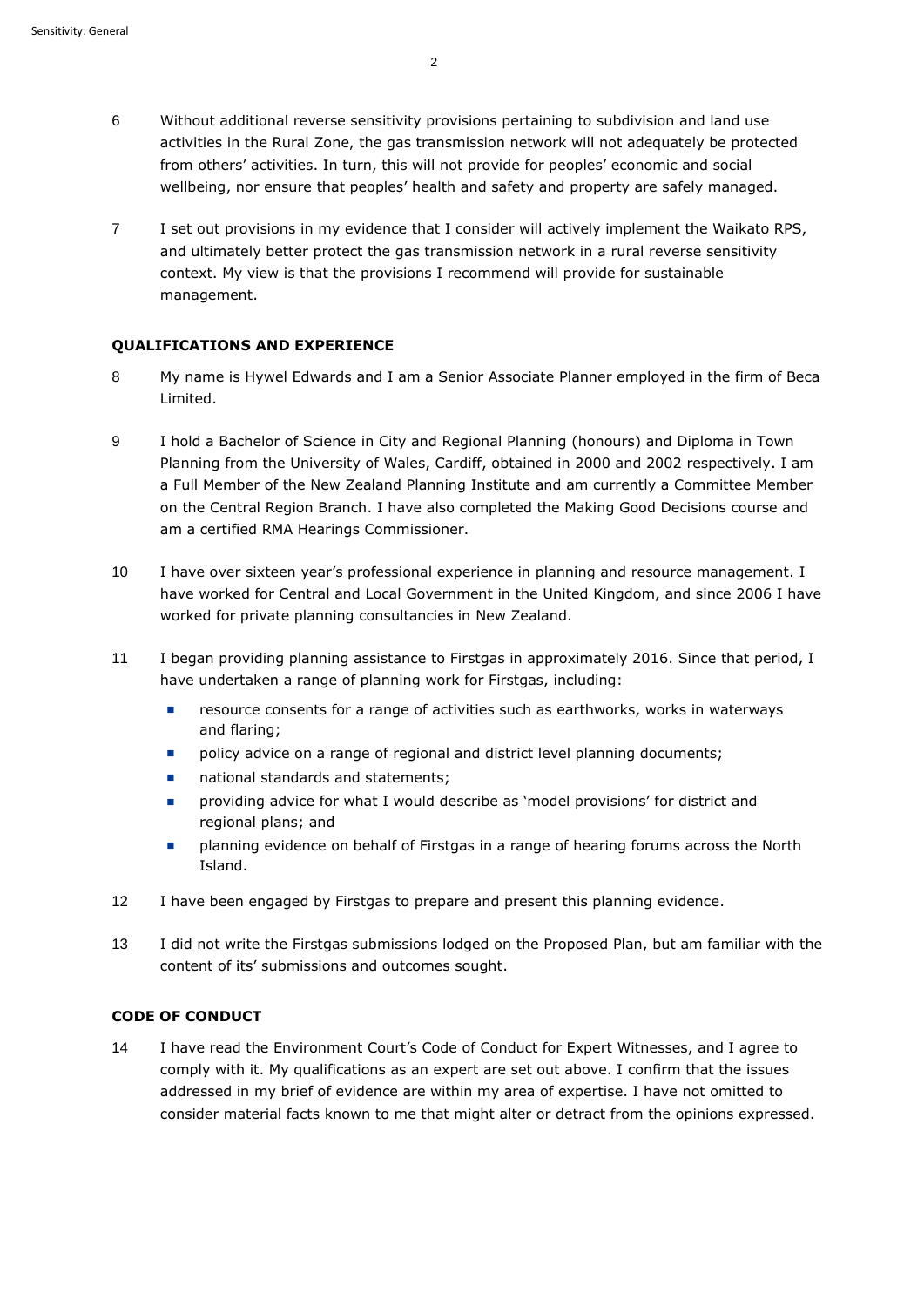#### **SCOPE OF EVIDENCE**

- 15 My evidence covers the following topics relevant to Firstgas' regionally (and nationally) significant infrastructure in the Rural Zone:
	- 15.1 The gas regulation framework;
	- 15.2 Broad outcomes sought by Firstgas in its submissions;
	- 15.3 An overview of higher order planning documents to which the Proposed Plan must 'give effect to' or actively implement;
	- 15.4 The need to protect Firstgas' regionally (and nationally) significant assets from others' subdivision and land use activities, including through an appropriate rule trigger (and activity status) and assessment criteria;
	- 15.5 Assumptions and assessments made in the s42A Reports; and
	- 15.6 Reverse sensitivity provisions in other district plans.
- 16 I have recommended provisions in the body of my evidence that I consider are appropriate for inclusion in the Proposed Plan, as they relate to protecting Firstgas' gas transmission network as a matter of regional (and national) importance.

## **FIRSTGAS ASSETS IN THE WAIKATO DISTRICT**

- 17 Nicola Hine will provide an overview of Firstgas' assets within the district at the hearing. These assets are illustrated in Figure 1 below. Firstgas' gas transmission network traverses a number of zones within the Proposed Waikato District Plan. These include the Rural, Country Living, Village, Residential, Industrial, Industrial Heavy, and Te Kowhai Airpark Zones. In principle, Firstgas has sought appropriate set back provisions in relation to all of these zones.
- 18 In addition, the gas transmission network traverses the following overlays as identified within the Proposed District Plan: Outstanding Natural Features (including the Waikato River), Significant Natural Area (SNA), Aggregate extraction area and Coal mining area.
- 19 Firstgas is the Requiring Authority for an area of land designated within the District as R1 identified as gas transmission pipeline on the proposed District Plan maps between Rotowaro and East Tamaki. This designation was granted in 2004 by the then four district councils (Manakau, Waikato, Franklin, Papakura). This designation ranges in width from 6m to 25m and is for the purpose of protecting the existing 400mm line and also providing for a potential second line.
- 20 The gas transmission network is not designated in its entirety across the Waikato district. Overall, the designation covers less than 50% of Firstgas' assets within the district.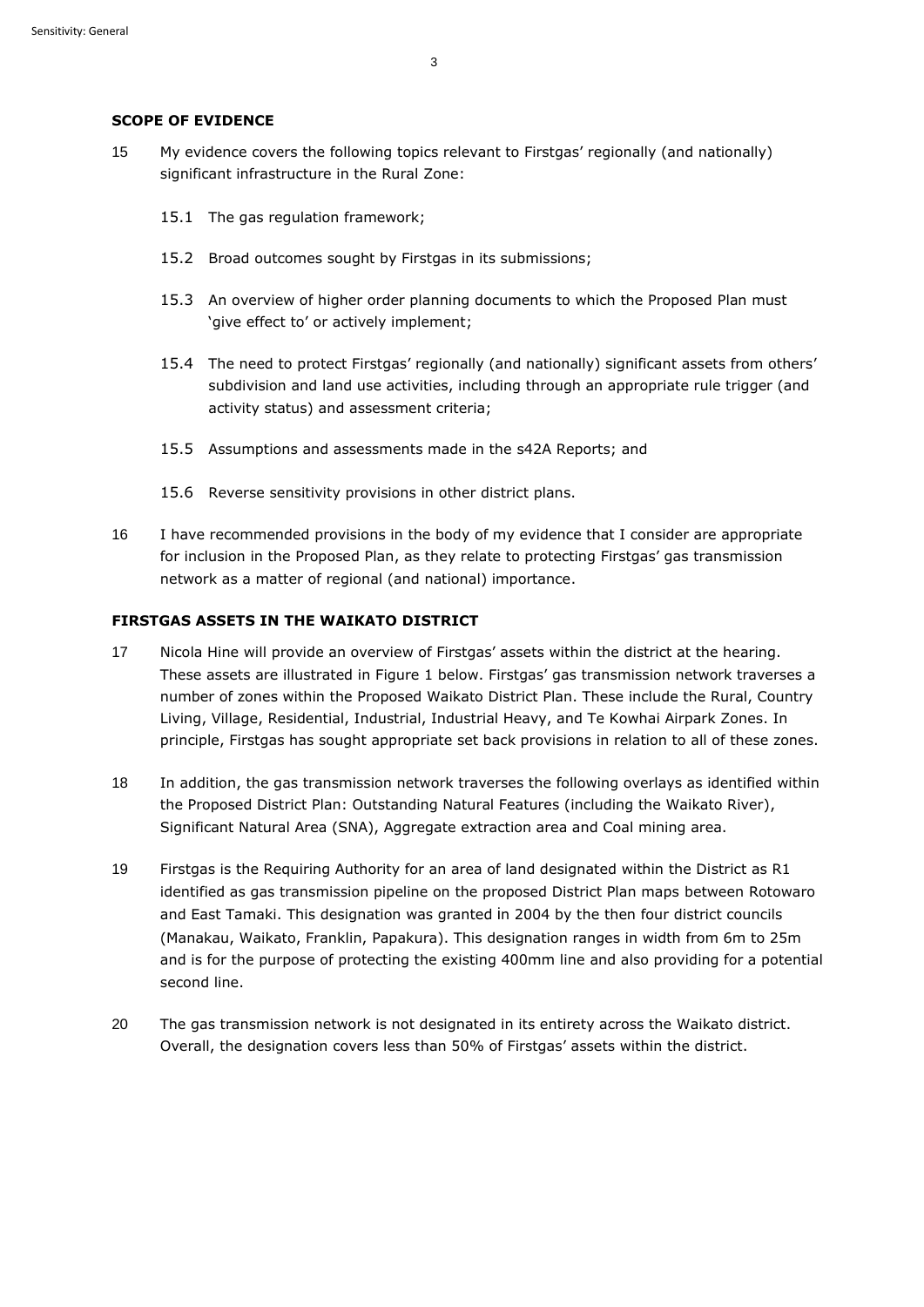

*Figure 1 Firstgas Assets in the Waikato District*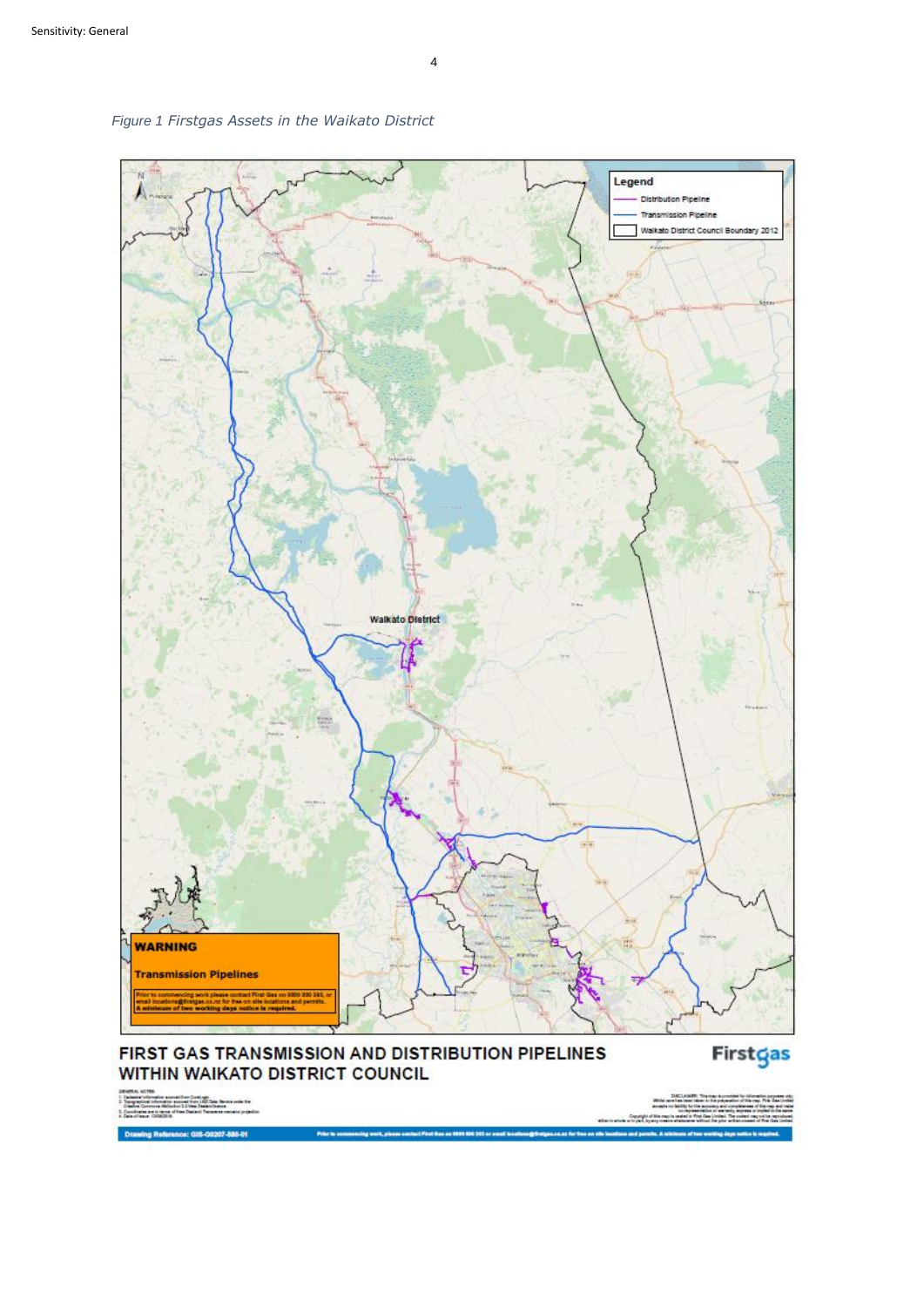#### **REGULATION FRAMEWORK**

- 21 At the hearing, Nicola Hine will provide an overview of the framework under which the gas transmission pipeline is regulated, including:
	- 21.1 *the Health and Safety in Employment (Pipeline) Regulations 1999*
	- 21.2 *NZS/AS2885 Pipelines-Gas and Liquid Petroleum, comprising* 
		- *(i) AS2885.0 Part 0: General Requirements, 2018;*
		- *(ii) AS2885.1 Part 1: Design and Construction, 2018;*
		- *(iii) AS 2885.2 Part 2: Welding, 2016;*
		- *(iv) AS 2885.3 Part 3: Operation and Maintenance, 2012; and*
		- *(v) AS 2885.6 Part 6 Pipeline Safety Management.*
	- 21.3 *Section 5 of AS2885.3 2012 - Pipeline Integrity Management.*
- 20. I am not an expert in these regulations and standards, but provide an overview of my understanding below. The regulations and standards referenced provide the framework for the relief sought in my evidence.
- 21. Pipeline owners are required to prepare safety management studies, which requires the pipeline route to be divided into safety management sections depending on land use and population density, and to prepare and implement a pipeline integrity management plan (PIMP). Regular communication with the community and stakeholders and the relevant authorities is required to raise and reinforce awareness of the presence of a pipeline and the constraints with respect to the use of land on and near the pipeline.
- 22. Pipeline owners are to identify groups such as land use planners, developers, property and service designers, owners and operators, drillers and excavators, blasting companies and borers and liaise with these groups to identify as early as possible any changes in planning, development or other activities that pose a threat to the pipeline.
- 22 AS2885.0:2018 defines the term "Location Class" which is the classification of an area according to its general geographic and demographic characteristics, reflecting both the threats to the pipeline from land usage and the consequences for the population should the pipeline suffer a loss of containment. Primary location classes include rural, rural residential, residential and high density. Secondary location classes include sensitive use, industrial and heavy industrial.
- 23 "Sensitive Use" is defined within AS2885.6:2018, and is the land where the consequences of a failure may be increased because it is developed for use by sectors of the community who may be unable to protect themselves from the consequences of a pipeline failure and includes schools, hospitals, aged care facilities and prisons. Sensitive use location class is assigned to any portion of pipeline where there is a sensitive development within a measurement length. It also includes locations of high environmental sensitivity to pipeline failure.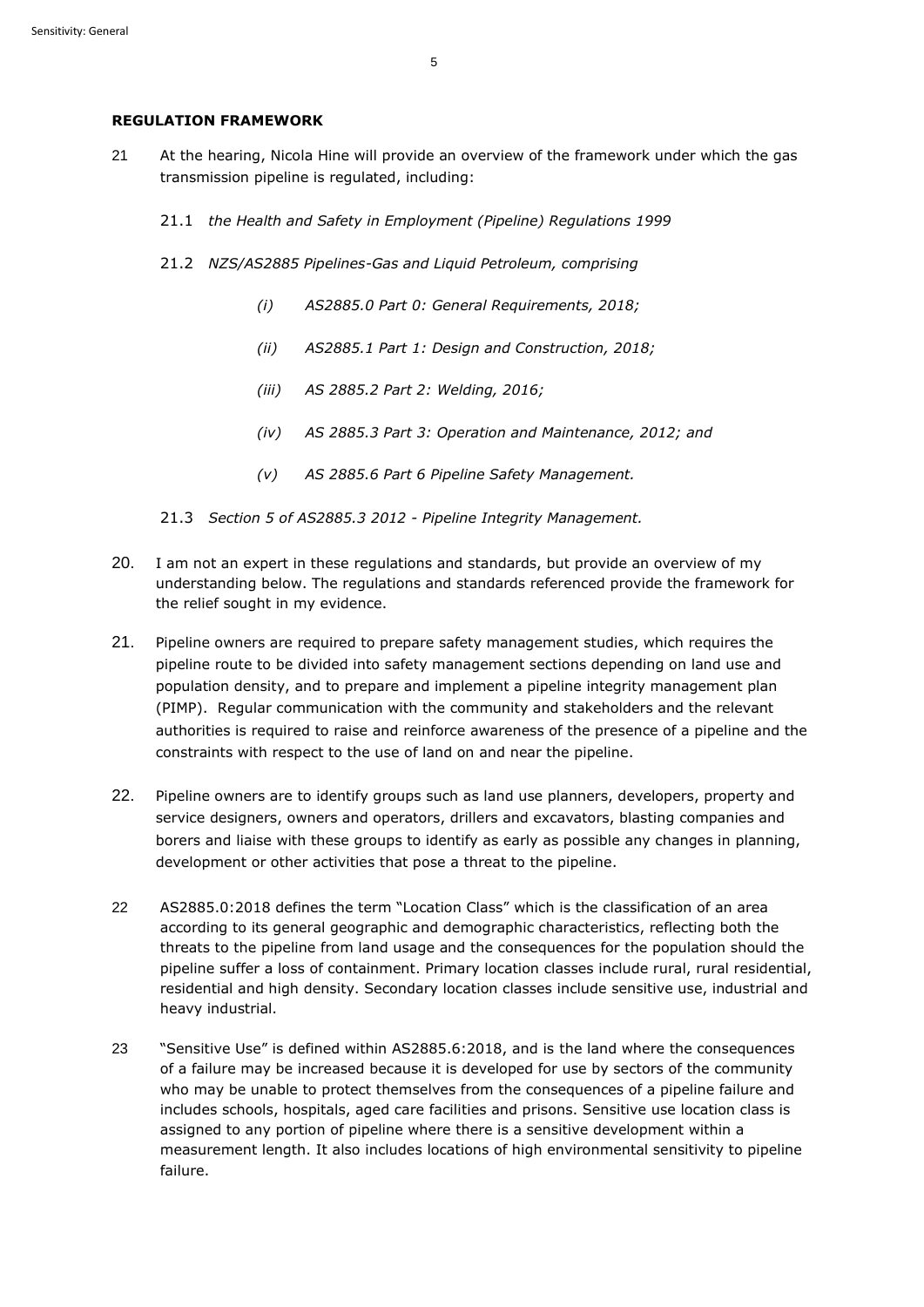- 24 Part 6 of the standard defines how a measurement length is calculated, based off pipeline diameter, operating pressure and other factors. Based on an average pipeline size for the Firstgas network (DN200) and typical Design Pressure of 8.62MPag, using the AS2885.1 Appendix Y method for radiation contours – a radiation intensity of 12.6 kW/m2 coincides with a 60m radius from an affected pipeline. Referring to AS2885.6 Appendix B3 "A thermal radiation level of 12.6 kW/m2 represents the threshold of fatality, for normally clothed people, resulting in third degree burns after 30 seconds of exposure."
- 25 In a broader context, while noting there is no New Zealand based guide, the Major Industrial Accidents Council of Canada (MIACC) published a document titled 'Land use planning with respects to pipelines: A guide for local authorities, developers and pipeline operators (1999). The MIACC makes recommendations for local authorities to establish a 'Consultation Zone' that extends for 200 meters either side of a gas pipeline. This distance is based on the immediate area affected should a pipeline incident occur. Developments within this zone would be required to demonstrate consultation with the pipeline operator had occurred before any approvals are given.
- 26 The MIACC do not go as far as to recommend prohibiting specific land use types within the Consultation Zone, however certain land uses are encouraged, and others discouraged. Lower density housing is encouraged due to ease of evacuation in the event of an emergency. Critical services, such as hospitals, police and fire departments that would need to function in the event of a pipeline emergency are encouraged to be located outside of the 'Consultation Zone'. The MIACC concludes that any type of development should provide unobstructed access to the pipeline corridor to allow for operational and maintenance activities and in the event of an emergency.

#### **BROAD OUTCOMES SOUGHT IN FIRSTGAS' SUBMISSION**

- 27 Firstgas' interest in the Proposed Plan's approach to managing land use activities can be summarised as seeking to ensure the District Plan:
	- 27.1 enables the operation, maintenance, upgrade development and/or removal of its assets and operations; and
	- 27.2 protects its assets and operations from others' land-use and subdivision activities.
- 28 These interests work in tandem to the extent that protection is required to avoid and mitigate reverse sensitivity effects, thereby enabling the efficient and effective operation, maintenance, upgrade and development. Once reverse sensitivity effects manifest, in my experience they are often irreversible to the detriment of an asset owner. A precautionary approach in this respect is required, especially where relating to regionally (and nationally) significant infrastructure.

#### **Operation, maintenance, replacement, upgrade, removal and development**

- 29 Firstgas' gas transmission network is regionally and nationally significant infrastructure in that it delivers significant benefits to people's social and economic well-being, as well as health and safety.
- 30 In light of the benefits provided by the network, the safe, efficient and effective operation, maintenance, replacement, upgrade, removal and/ or development of the network needs to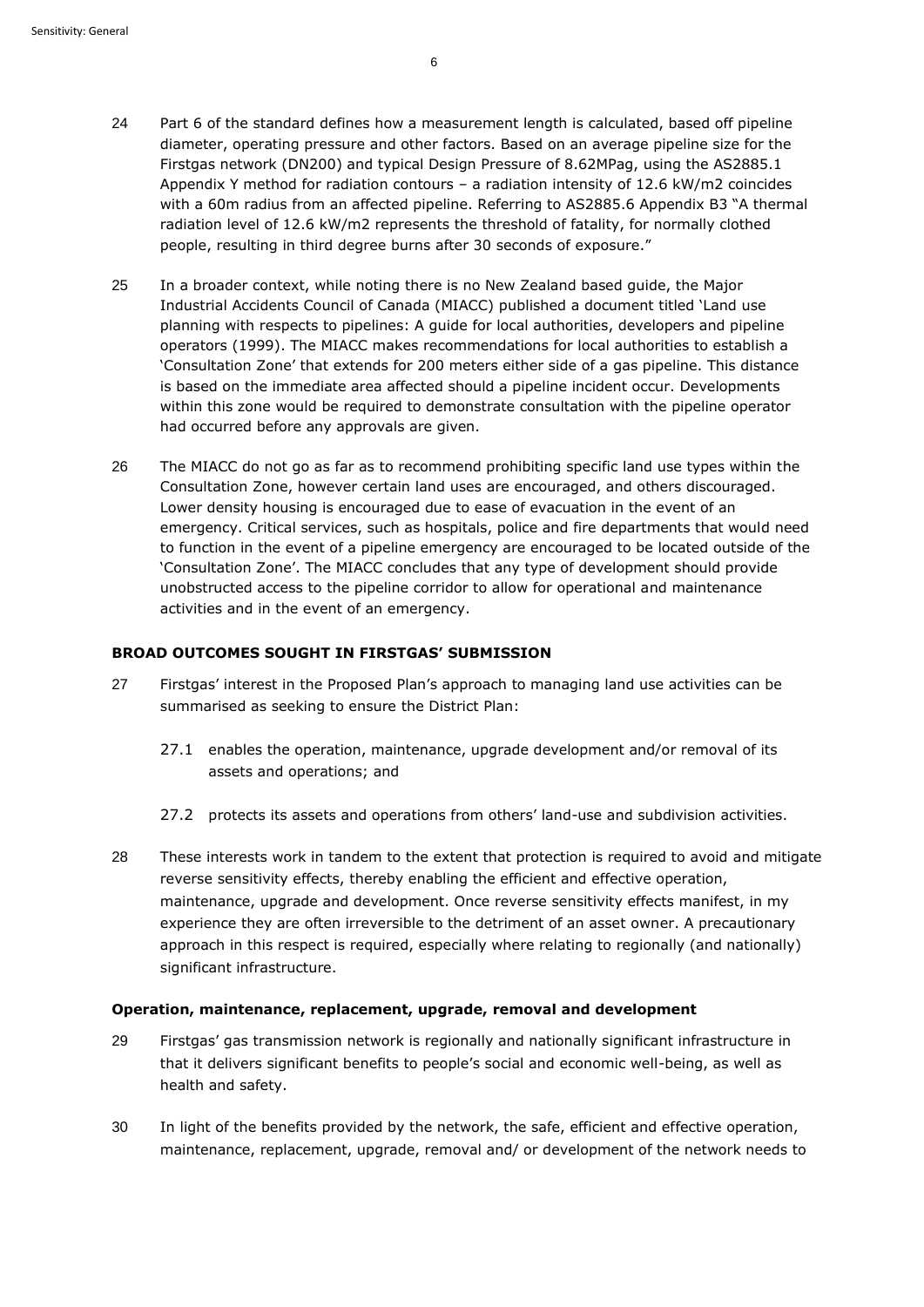be provided for in the District Plan through enabling land use provisions, while ensuring adverse effects generated by those activities and operations are appropriately managed.

#### **Protection from third party works**

- 31 Firstgas has an obligation to ensure the safety of the gas transmission network and the people living and working near this network. This obligation will be expanded upon by Nicola Hine, Land and Planning Advisor for Firstgas Ltd, at the hearing.
- 32 Pipelines are required to meet the safety and operational requirements of the Health and Safety in Employment (Pipelines) Regulations 1999 and the operating code Standard AS2885 Pipelines – Gas and Liquid Petroleum (AS2885). Firstgas is required to ensure the protection and integrity of the pipeline is maintained to ensure the safety of the public, property and the environment.
- 33 Third party interference is one of the main risks to the safety and integrity of the underground pipelines. Activities which may affect the gas pipelines should take into account the location and protection requirements of the pipelines. Activities in the vicinity of gas transmission pipeline and ancillary equipment (i.e. the network) should be carried out in such a way so as not to compromise the safe and efficient operation of the gas transmission network.
- 34 Traditionally, Vector Gas Ltd (the former owners and operators of the gas transmission network) relied on the gas transmission easement to both protect and enable assets, infrastructure and activities. Noting that the easement was established in the 1960s, the easement is no longer considered wholly fit for purpose in terms of delivering the outcomes required by Firstgas in an RMA context.
- 35 For example, across the North Island, I am aware it is common for Firstgas to not be notified of the subdivision of land containing the gas transmission network. This does not lead to good resource management outcomes in a reverse sensitivity context as the network cannot be 'designed in' at subdivision stage. Consequently, more and more time is being spent managing the expectations of the purchasers of new allotments, or rectifying or remediating activities that have occurred.
- 36 The most efficient and effective way of dealing with these issues is at subdivision and land use application stage, as well as having clear signals in a District Plan (subdivision and land use rules) as to what is acceptable and what is not in relation to the regionally (and nationally) significant gas transmission network.

## **WAIKATO REGIONAL POLICY STATEMENT 2016**

- 37 The hierarchy of planning documents under the RMA require that the development of any plan must 'give effect' to any relevant National Policy Statements (*NPS*) or National Environmental Standards (*NES*). The Regional Policy Statement (*RPS*) must be given effect to by the 'lower plans' i.e. the Regional Plan, Regional Coastal Plan and District Plan.
- 38 The Waikato RPS 2016 identifies the regionally significant issues around the management of regional resources. It sets out what needs to be achieved (objectives) and the way in which the objectives will be achieved (policies and methods). In its primary submission, Firstgas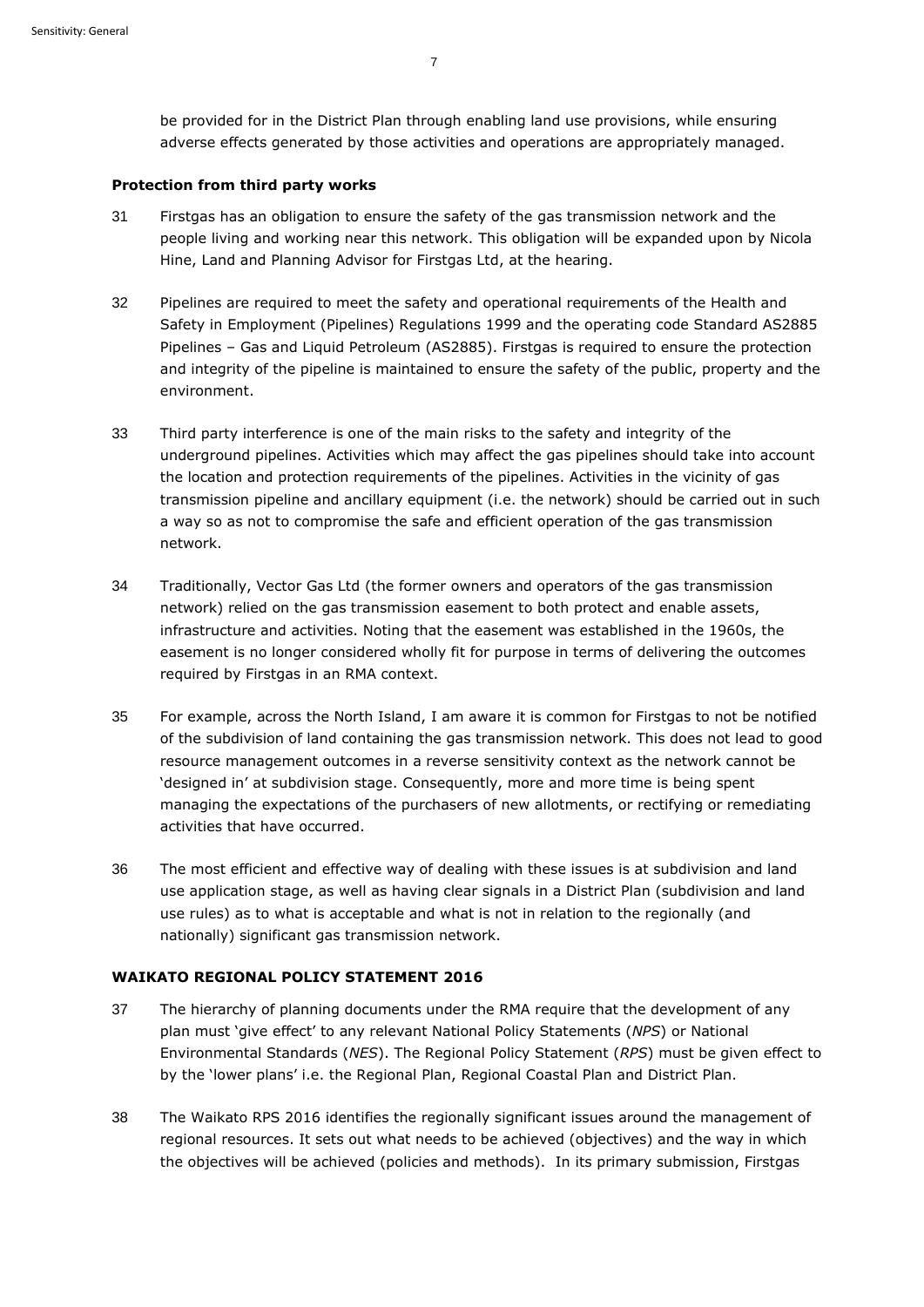sought to ensure that the Proposed Plan gives effect to the Waikato RPS, with the key provisions being included as **Attachment 1** to my evidence.

- 39 It is my view that 'giving effect' to the RPS essentially means that the District Plan must actively implement it through its provisions, and ultimately ensure that:
	- Firstgas' regionally (and nationally) significant assets are able to be safely, effectively and efficiently operated, maintained, upgraded, replaced, removed and / or developed while appropriately managing adverse effects; and,
	- the adverse effects of development in proximity to Firstgas' regionally (and nationally) significant assets are avoided or mitigated depending upon the context in which the development occurs.

## **KEY SUBMISSION POINTS FROM FIRSTGAS**

### *Subdivision – New Rule and Matters of Discretion*

40 Firstgas sought to introduce a new rule in relation to subdivision in the Rural Zone under Subdivision Rule 22.4.1 which would make subdivision of a site containing a gas transmission pipeline a restricted discretionary activity (submission point 945.21):

> *The subdivision of land containing a gas transmission pipeline is a restricted discretionary activity.*

*Council's discretion shall be restricted to the following matters:*

- *(i) The extent to which the subdivision design avoids or mitigates conflict with the gas infrastructure and activities.*
- *(ii) The ability for maintenance and inspection of pipelines including ensuring access to the pipelines.*
- *(iii) Consent notices on titles to ensure on-going compliance with AS2885 Pipelines-Gas and Liquid Petroleum- Parts 1 to 3.*
- *(iv) The outcome of any consultation with Firstgas Limited.*
- 41 The reason provided in the submission was to address reverse sensitivity effects. The Section 42A reporting officer agrees with the intent of this submission point, but considers that a matter of discretion for subdivisions would provide a better way of assessing the effects on the gas pipeline as one of many types of infrastructure that may exist on rural properties. Other reasons provided by the reporting officer are that:
	- 41.1 Given that the pipeline traverses through rural farmland, it is anticipated the rule would affect many properties;
	- 41.2 The gas pipelines are either covered by a designation or an easement which restricts activities near the corridor; and
	- 41.3 that Firstgas Ltd is responsible for ensuring that any effects are managed through the designation or easement process.
- 42 Taking the above into account, the S42A reporting officer recommends that Firstgas' submission point be rejected. I disagree with this for the reasons outlined below.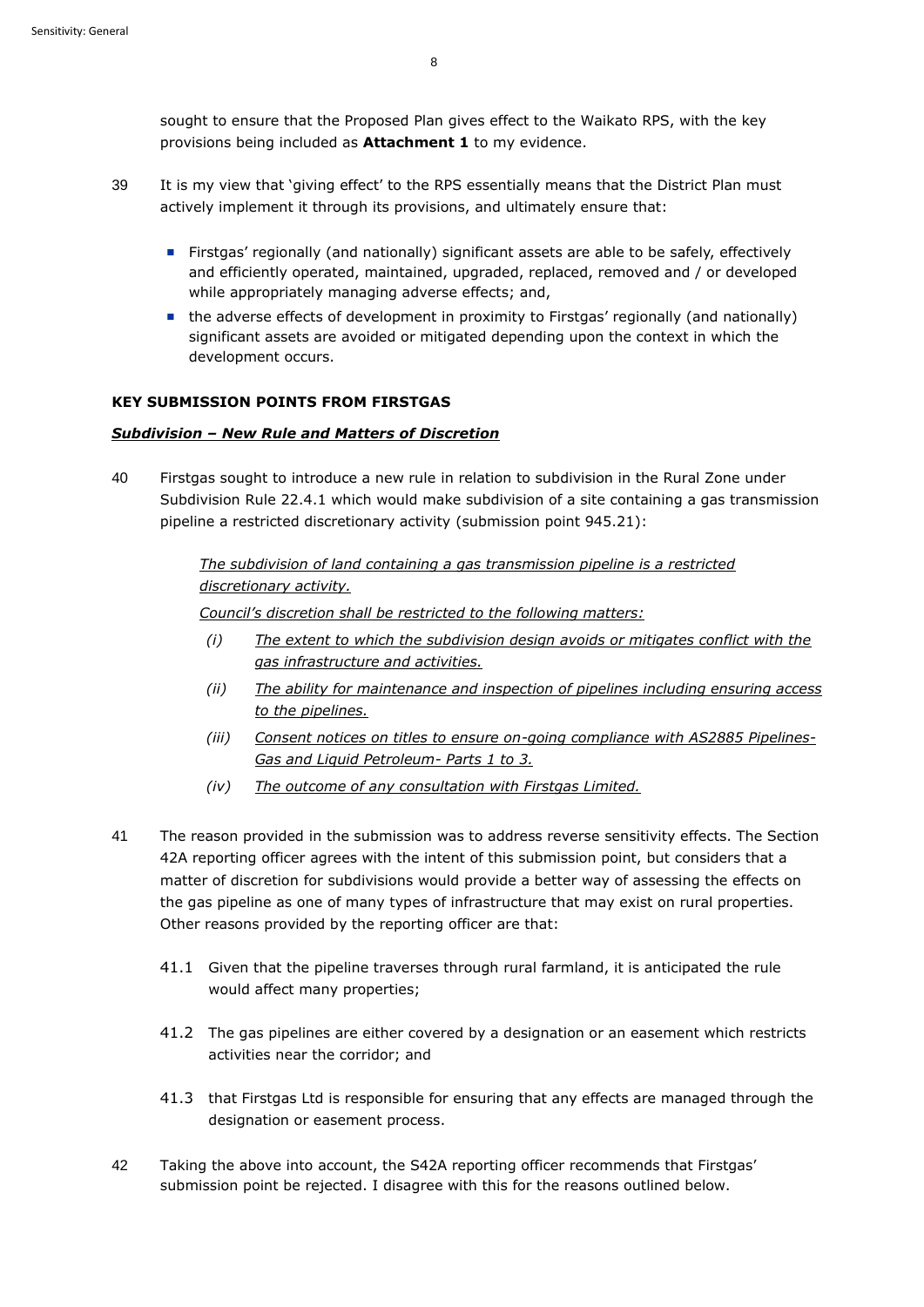- 43 The gas transmission network is regionally (and nationally) significant infrastructure, and recognised as such in the Waikato RPS. It transmits gas to, through and beyond the district, thereby enabling people to provide for their social and economic well-being. Noting there have been some much-publicised recent examples where gas supply has been disrupted (and the economic and social costs evident), the efficient, effective and safe operation of the asset is of critical importance. These things combined, in my view the Proposed Plan requires a specific focus on the gas transmission network (as opposed to the 'many types of infrastructure') in a reverse sensitivity context.
- 44 The fact that the gas transmission network traverses lots of rural farmland is not in itself a reason to reject the submission point. The issue being addressed is reverse sensitivity on regionally significant infrastructure. This does not preclude nor prevent subdivision, but rather enables a 'conversation' to be had with Firstgas as the owner and operator of the asset to ensure subdivision factors in the gas transmission network at the outset. This is good planning practice in order to avoid and / or mitigate potential effects.
- 45 Without an appropriate assessment of the effects, subdivisions may create inappropriate boundaries that dissect the pipeline corridor. This may cause the isolation of sections of the pipeline which become inaccessible and it would also increase the potential for unauthorised activities. If Firstgas is unable to access the pipeline, it means there is an inability to maintain and operate the pipeline safely is significantly compromised. Physical and/or legal access is often overlooked for a variety of reasons, and I am aware that this is often an issue for Firstgas post subdivision.
- 46 Construction traffic over the gas transmission pipeline to enable subdivision is another potential effect that requires consideration. When the transmission pipelines were originally designed and constructed in rural environments, they were designed for the environment within which they were placed at the time. Large areas of rural land around the North Island have become more urbanised. Urbanisation carries a number of threats to gas transmission pipelines designed for rural land, including as a result of excavation / disturbance on or near the pipelines, unacceptable soil loading, vibrations from heavy machinery, electromagnetic interference, building platforms being placed too close to pipelines and restricted access to pipelines. Urbanisation also changes the risk profile of the pipelines in the event of an incident. Changes in land use from those for which the pipeline was designed may introduce the need for design and/or operational changes to ensure any ongoing safety obligations can be achieved.
- 47 The potential consequences on the gas transmission network are best understood and managed by Firstgas as the owner and operator of the asset. Involvement in the early stages of subdivision via what I would describe as an enabling activity status is a good (and necessary) planning outcome for all parties. This is especially the case where there is the potential for significant risks associated with compromising the safety of the gas transmission network.
- 48 The majority of the gas transmission network is not designated within the Waikato district therefore any reliance on it as a protective mechanism is flawed. Irrespective of this, I am also aware of examples where even with a designation in place, Firstgas has not been notified of a subdivision consent on land containing a designated gas transmission pipeline on the basis that a consent authority has determined the subdivision would not '*prevent or hinder a public work or project or work to which the designation relates'*. In other words, subdivisions containing a designated gas asset have been approved without the need to obtain Firstgas' written approval under s176(1)(b). Such an interpretation of S176(1)(b) can be narrow and defined to the designated corridor as opposed to a wider and more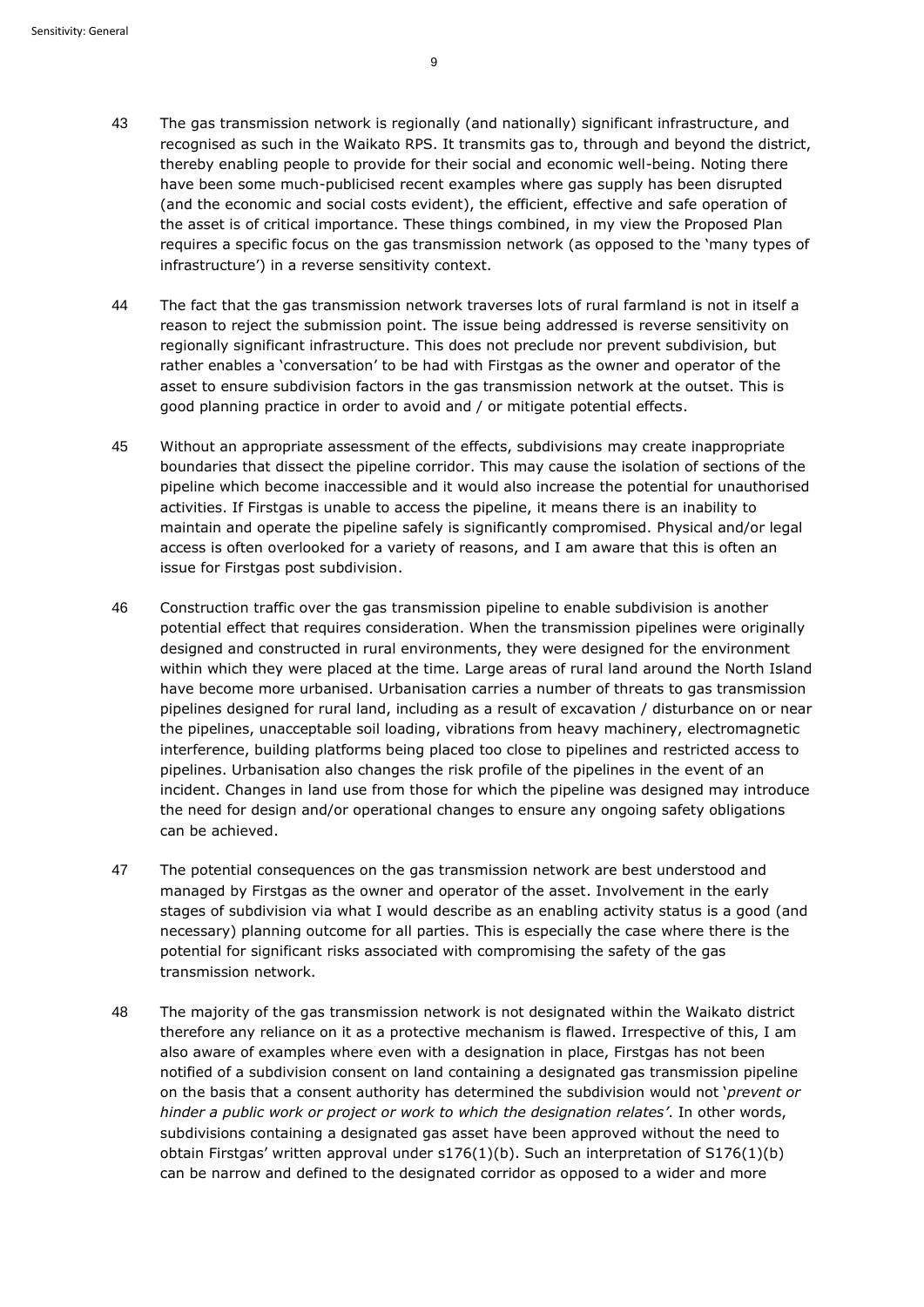holistic view. Physical and legal access to the gas transmission network has the potential to be overlooked in such circumstances.

- 49 In respect of reliance on the gas easement, this is a land instrument and not an RMA instrument. It cannot be relied upon to protect the gas transmission network in an RMA context. For the reasons that Nicola Hine will relay at the hearing, reliance on the gas easement has not delivered consistently good outcomes for Firstgas in terms of protecting the network. This is a fundamental reason why Firstgas has reviewed and refined its approach to protecting its asset through the RMA.
- 50 As previously mentioned, Firstgas has an obligation to ensure the safety of the gas transmission network and the people living and working near this network. In my view, there is no single method of achieving this, but rather it is best achieved via different methods, including consent triggers under the RMA.
- 51 The recommendation made in the s42A report is not the most efficient nor effective way of managing subdivision near the gas transmission network. My view is that including a specific and visible restricted discretionary resource consent requirement for subdivision affecting land containing the gas transmission network best mitigates the potential for reverse sensitivity effects and best serves the purpose of the RMA.
- 52 In my view, the matters of discretion sought in Firstgas' submission are fit for purpose to ensure reverse sensitivity effects and other effects can be suitably mitigated.

#### *Restricted Discretionary Activities - Rule 22.1.3 Amendments and Matter of Discretion*

- 53 Firstgas sought to amend Rule  $22.1.3<sup>1</sup>$  in relation to earthworks in the Rural zone near the gas transmission pipeline and network. In its primary submission, Firstgas sought the following activities as additional restricted discretionary activities:
	- Establishment of a residential activity or use within 20m of a gas transmission pipeline;
	- Establishment of a residential activity or use within 60m of the gas network (other than a gas transmission pipeline)
	- Establishment of a sensitive land use (excluding residential activities) within 60m of the gas network.
- 54 In addition, Firstgas sought to add the following matter of discretion under Rule 22.1.3:
	- The extent to which the development will avoid or mitigate conflict with the gas network.
- 55 These primary submission points do not appear to have been addressed and responded to in the Section 42A report. In my view, the submission point and relief sought by Firstgas is appropriate. Much of the rationale for my view is explained above in my evidence (i.e. the fact the gas transmission network is regionally (and nationally) significant infrastructure and that reverse sensitivity provisions of this nature represent good planning practice etc.).
- 56 The set-back distances sought in Firstgas' submission broadly align with the outcomes required under regulations and standards under which it operates, and which I have set out above in my evidence. For example, "Sensitive Use" is defined within AS2885.6:2018, and is the land where the consequences of a failure may be increased because it is developed for

 $1$  While the relief sought is sufficiently clear, I note there was an error in the referencing of the rule pertaining to Restricted Discretionary Activities in the Rural Chapter. The original submission referenced Rule 16.1.3 as opposed to Rule 22.1.3.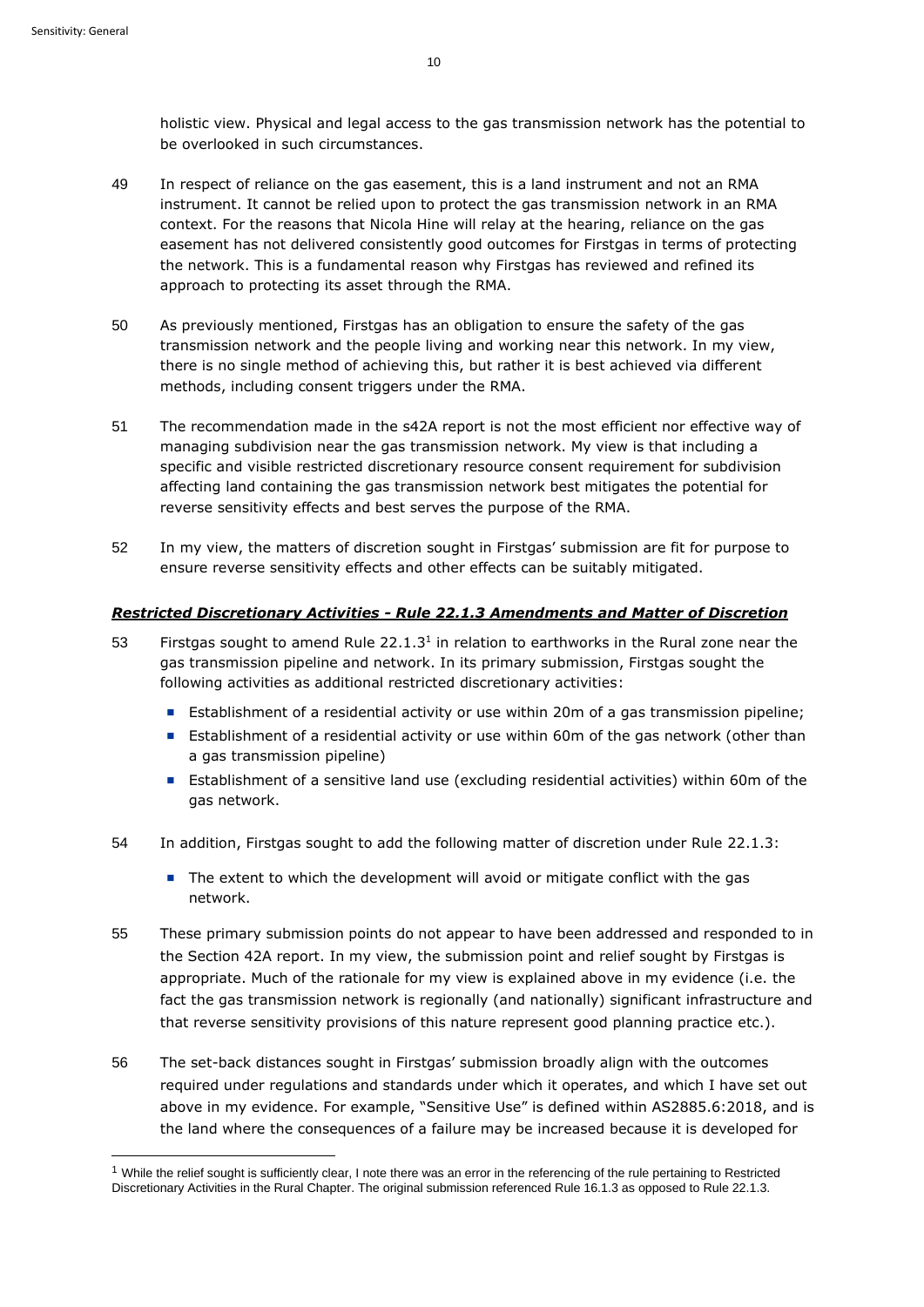use by sectors of the community who may be unable to protect themselves from the consequences of a pipeline failure. This includes schools, hospitals, aged care facilities and prisons.

- 57 The MIACC guide for local authorities, developers and pipeline operators (1999) recommends that local authorities to establish a 'Consultation Zone' that extends for 200 meters either side of a pipeline. This distance is based on the immediate area affected should a pipeline incident occur. Developments within this zone would be required to demonstrate consultation with the pipeline operator had occurred before any approvals are given.
- 58 Firstgas is not seeking a 200m set-back, but rather is seeking a pragmatic outcome in managing other's activities near the gas transmission network. The provisions sought would ensure Firstgas is consulted with when potentially unacceptable activities are proposed in close proximity to the pipeline, and ultimately consider whether the activity may threaten the safety of the pipeline and / or result in the activity being exposed to potential risks.
- 59 I also note that Firstgas is not intending to prohibit development within the prescribed distances, and there may be situations where development is appropriate. For example, the activity may be acceptable if the pipe is actually smaller, operating at a lower pressure and/or if appropriate modifications can be made to the pipeline to minimise any identified risk. The resource consent process will facilitate that discussion through appropriately assessing the potential reverse sensitivity effects of the activity.
- 60 In my view, the relief sought in Firstgas' submission is fit for purpose to ensure reverse sensitivity effects and other effects can be suitably mitigated.

#### *Earthworks – Rule 22.2.3 and Matters of Discretion*

- 61 Firstgas Ltd sought to introduce a new Permitted Activity standard under Rule 22.2.3 (P2)(a) which requires any earthworks to a depth of greater than 200mm to be located 12m from the centreline of a gas pipeline to address reverse sensitivity effects. The new Permitted Activity Standard sought is as follows:
	- Earthworks to a depth of greater than 200mm are to be located a minimum of 12m from the centreline of a gas pipeline.
- 62 The recommendation in the s42A Report is that the 12m setback is not necessary due to the existing designation which is proposed to be rolled over to the Proposed Plan. The s42A report states that as the reticulated gas network within the Waikato District is already protected by way of a designation, any earthworks within the designation could only be undertaken with Firstgas' written consent.
- 63 This s42A report conclusion assumes the entire length of the gas transmission network is designated, but this is not the case. The existing designation does not cover all of Firstgas' pipelines within the Waikato District.
- 64 I am aware that the undertaking of earthworks near and over the gas transmission pipeline raises the potential for machinery or objects to physically contact the pipeline, reduce the safe separation distance between the pipeline and ground level as well as de-stabilise land in which the pipeline is located (e.g. land slips, erosion and scouring).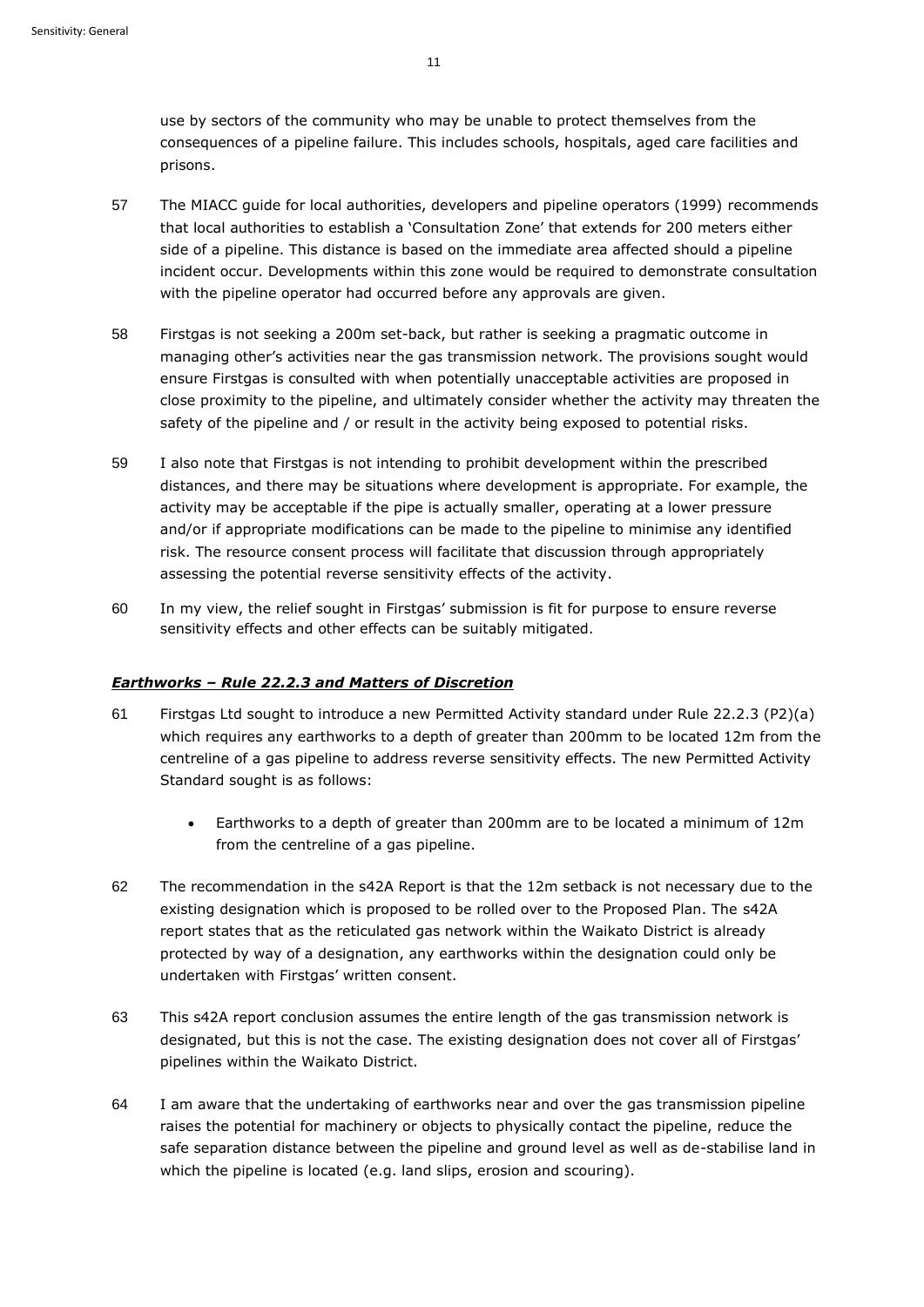- 65 I am aware that across the North Island, it is not uncommon for earthworks to be undertaken above and near the gas transmission pipeline without Firstgas' knowledge irrespective of an easement or designation being in place. This has the potential to cause adverse effects on the safe, effective and efficient operation of the gas transmission network.
- 66 There is the potential for earthworks to create sub-standard, and potentially unacceptable, outcomes for Firstgas. To this end I am aware that First Gas has clear expectations for earthworks near the gas transmission pipeline in terms of what is acceptable and what is not in relation to its regionally and nationally significant asset.
- 67 To this end, I recommend the following rule (Rule 22.2.3):

*Earthworks to a depth greater than 400mm are to be located a minimum of 10m from the centreline of a gas transmission pipeline.*

# **OTHER DISTRICT PLAN**

- 68 As previously mentioned, Firstgas has reviewed and refined its approach to enabling and protecting its regionally (and nationally) significant infrastructure under the RMA since purchasing the asset in 2016. Noting that RMA processes are lengthy, Firstgas is gaining traction in reducing reliance on the gas easement and embedding more effective and efficient provisions in district plans to address the issues (including reverse sensitivity) it is facing in an RMA context.
- 69 This has included illustrating the gas transmission network on district plan maps, embedding more effective and efficient enabling and protective provisions pertaining to the gas transmission network and also designating its asset under its Requiring Authority status through new Notices of Requirement. There are clear examples of this traction across second generation district plans, including:
	- Kapiti Coast District Plan;
	- Opotiki District Plan;
	- Central Hawkes Bay District Plan;
	- Porirua District Plan; and
	- New Plymouth District Plan.
- 70 I am able to expand on these district plan provisions and processes at the hearing.

# **CONCLUSIONS**

- 71 As previously stated, the Proposed Plan must 'give effect to' the Waikato RPS, or in other words must 'actively implement' it. To do this, the Proposed Plan must provide a firm protective direction for regionally significant infrastructure, within an overall blueprint within which that outcome can be achieved. It is my view that amendments are needed to the provisions of the Proposed Plan in order to give effect to the Waikato RPS, and ultimately protect the gas transmission network and ultimately provide for peoples economic and social wellbeing and sustainable management.
- 72 Firstgas has reviewed and refined its approach to managing others' land use activities near its network through RMA processes. Whereas former owners were largely inactive in the RMA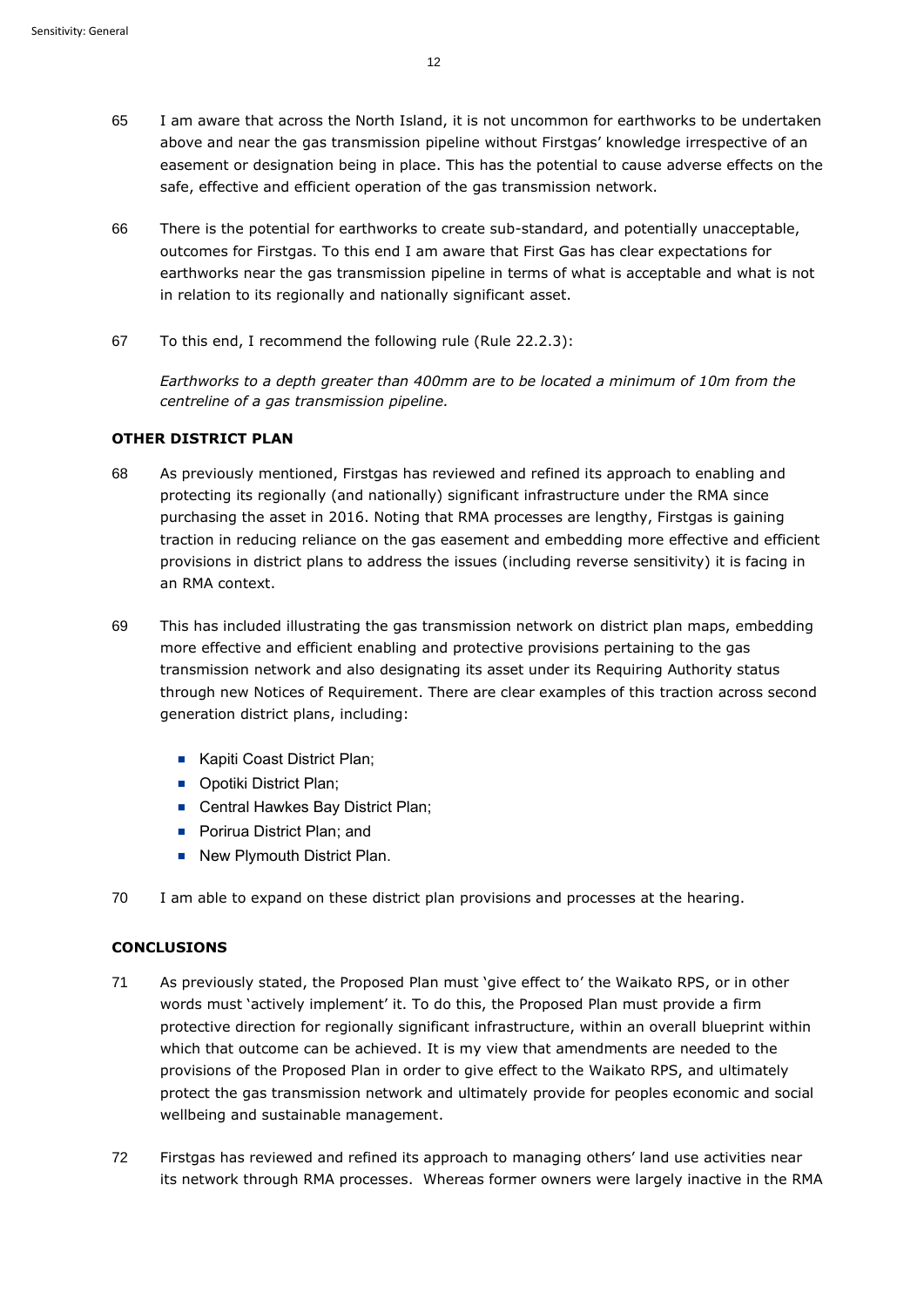space, Firstgas has become more active in RMA processes across the North Island to ensure it is doing what it reasonably needs to, to efficiently and effectively enable and protect the gas transmission network.

- 73 The Proposed Plan must, in my view, provide a clear and prominent framework within which to avoid and / or mitigate reverse sensitivity effects on the gas transmission network as a regionally (and nationally) significant infrastructure asset. It does not, in my view, currently achieve this in the Rural Zone provisions.
- 74 In my view, the relief and recommendations set out in my evidence will actively implement the Waikato RPS and effectively and efficiently protect the gas transmission network in a rural reverse sensitivity context.
- 75 My view is that the provisions I recommend will provide for sustainable management.

## **Hywel David Edwards**

8 September 2020